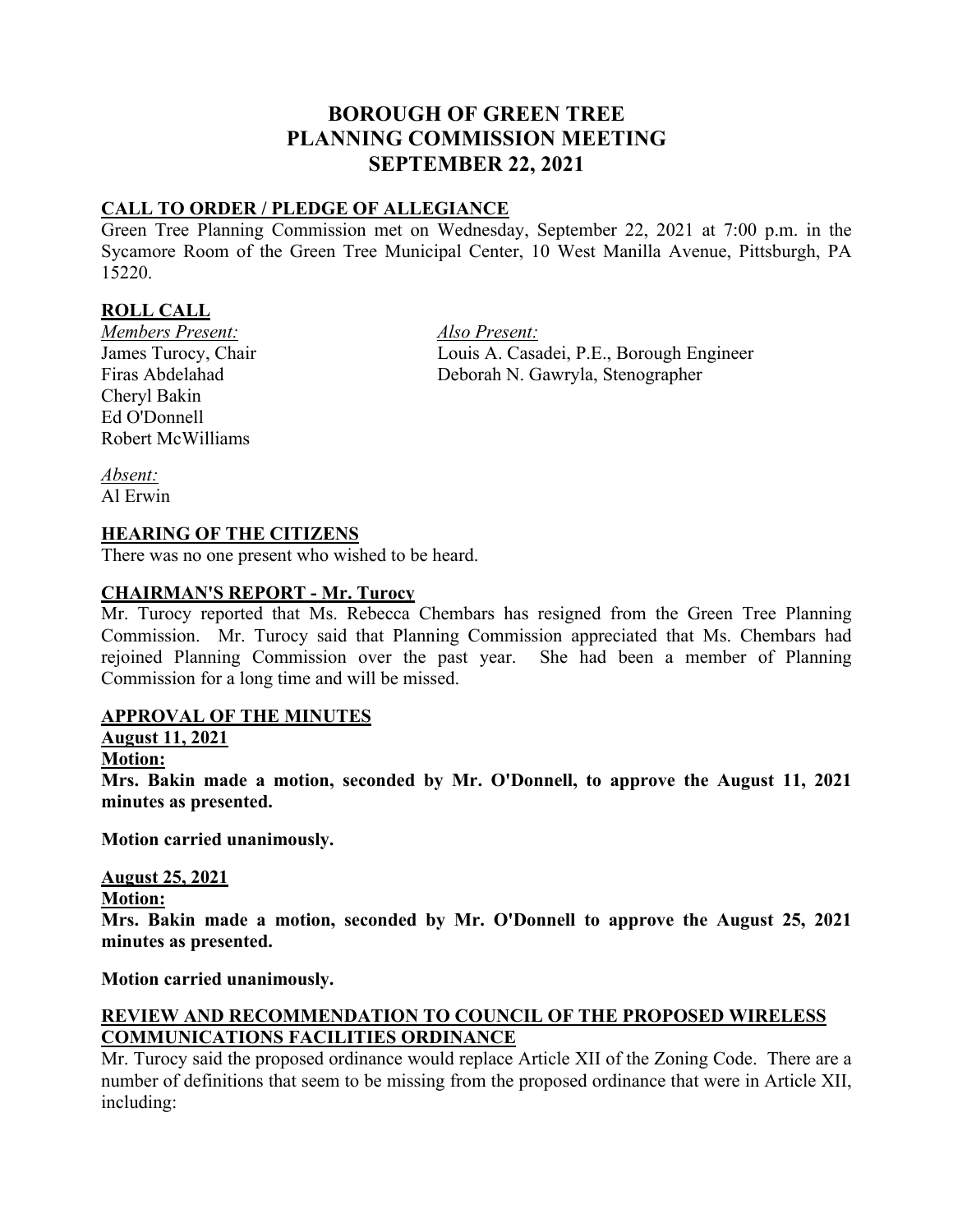- (1) Definition of "Wireless" should be added. The current ordinance's definition is "Transmissions through the airwaves, including, but not limited to, infrared line of sight, cellular, PCS, microwave, satellite, and/or commercial radio signals.
- (2) The definition of "Height of Communication Tower" should be added and called "Wireless Support Structure Height," reading, "The vertical distance measured from the ground level, including any base pad, to the highest point on a communications tower, including antennas mounted on the tower and any other appurtenances."
- (3) The definition of "Emergency" should be added and read, "A condition that:
	- A. Constitutes a clear and immediate danger to the health, welfare, or safety of the public or
	- B. Has caused or is likely to cause facilities in the rights-of-way to be unusable and result in loss of the services provided.

Mr. Turocy said that throughout the proposed ordinance there is the use of the acronym "ROW," for "right-of-way," which should be defined or explained at the beginning of the ordinance.

Mr. Casadei said the opening statement of the ordinance should add "Chapter 420, Article XII," to better clarify the location where this ordinance will appear in the Zoning Code. "Chapter 420, Article XII" should also be added to the first paragraph of the ordinance that begins with "WHEREAS..."

Mr. Turocy said that the wording of the definition for "Small Wireless Communications Facility (Small WCF)" could be confusing with all of the times the word "and" is used at the end of each numbered item. After a discussion, Planning Commission agreed that this definition should be revised, remove the various "and(s)" and change the opening sentence of this definition to read, "A Wireless Communications Facility that meets *all* of the following criteria."

Mr. Turocy suggested a change in the proposed ordinance §420-201 - General Requirements for All Wireless Communications Facilities, Section E, to add to the first statement, "Non-conforming Wireless Support Structures *in existence prior to the effective date of this ordinance*." Some of the current existing support structures would not meet these standards. Mr. Abdelahad said he has designed a lot of towers and felt adding that phrase could be tricky because the towers have previously been approved and items could be grandfathered. Mr. Casadei said that the tower could be non-conforming as to its use, but the structure itself would not. The borough changed the zoning districts where towers were permitted with the new zoning code and an existing tower in a district where it is no longer permitted would be a non-conforming use. However, a new wireless antenna could be added to the tower's support structure even though it would be a non-conforming use. Mrs. Bakin asked why this new ordinance is needed. Mr. Casadei replied that the Borough Solicitor has indicated that this new ordinance needs to be adopted in order for the borough to be in compliance with new FCC regulations.

Mr. Turocy said Section 420-203 (A)(12) should be changed to read, "Repair of Non-Conforming Tower-Based WCF *in existence prior to the adoption of this ordinance*..." Mrs. Bakin asked if this section meant that a damaged or destroyed tower could be rebuilt in the same location as long as it is built according to the current code. Mr. Casadei said that would be the case.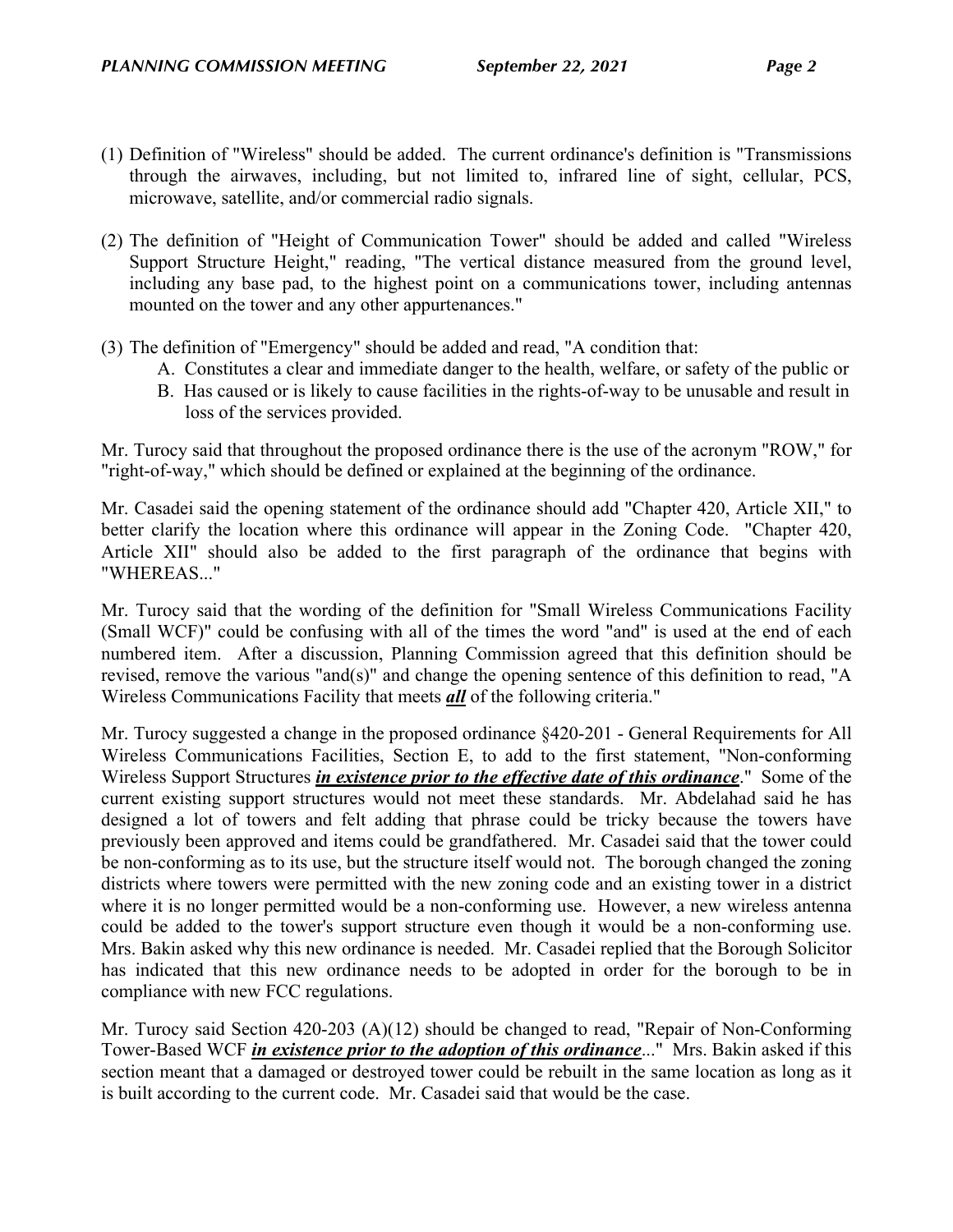Mr. Turocy said Section 420-203 (A)(1) refers to the "Residence A Zoning District." With the recently adopted Zoning Code there is no longer a Residence A Zoning District. After a discussion and a review of the zoning map it was determined that the Residence A Zoning District would now include Single-Family Residential, Rural Residential, and Recreation Districts. Mr. Turocy said the same section refers to the Commercial A-1 District and Mr. Casadei said that district no longer exists. Mrs. Bakin said that all wireless communications towers are conditional uses, regardless of the district. A review of the zoning map was completed to confirm this. Discussion continued regarding a comparison between the old zoning code and the current zoning code to ascertain that the same conditions existed within the same districts. It appeared that the same information was used, but the zoning districts had been changed since the previous communications ordinance was approved and there were no new limitations in the locations. Mr. Turocy said that the "Residence A Zoning District also appeared in the same section, but under (A)(3) Design Regulations. Planning Commission agreed that both these reference to the Residence A Zoning District should be changed to Single-Family Residential, Rural Residential, and Recreation Districts.

Planning Commission reviewed Section 420-203 (A)(3) Design Regulations and discussed the height restrictions. Mr. Casadei said the previous ordinance had a limit of 35 feet throughout and the proposed ordinance lists 75 feet in the residential districts and 125 feet in other zoning districts where authorized. Mr. Abdelahad said that the new heights listed seem to be similar to other municipalities. Mr. Casadei stated that a tower of 75 feet in the residential districts could only be placed on borough-owned property and not on privately owned property. This will allow the borough to self-regulate the installation of towers in the residential districts. Commercial districts would allow towers as a conditional use in any area. Discussion continued regarding the difference between the design criteria and the location. Mrs. Bakin said that the Use Table in the current Zoning Code indicates that towers are permitted as a conditional use in the Office Commercial District, but nowhere else. Mr. Casadei said that the Use Table should also be corrected as part of this ordinance. He said that whenever any ordinance is changed or amended the Use Table in the Zoning Code should also be checked to make certain that it reflects the revised information as well.

Mrs. Bakin asked how the new standard heights of communications towers had been determined. Mrs. Bakin asked if the heights of 125 feet and 175 feet were reasonable. Mr. Abdelahad felt they were reasonable heights, because otherwise it would defeat the purpose of a communications tower. He noted that the ordinance said these heights were for existing wireless communications towers and the borough does not have any existing towers. Mr. Casadei said the new heights might be required to be in conformance with the new federal regulations. Discussion continued regarding the heights of towers.

Mr. Casadei said that it appears that the communications industry is moving towards smaller antennas instead of the towers, which would raise the question whether there is a need for the tall towers anymore. Mr. O'Donnell said that if there is a move for smaller communications systems then the height issue should be removed completely. Mrs. Bakin felt that 125 feet would be tall enough in any district. Mr. O'Donnell did not see a problem with removing the height issue entirely. Mr. Casadei said that Planning Commission is a recommending body and if the Borough Solicitor indicates that a height issue must be included, Council and the Solicitor can choose to keep the information in the ordinance.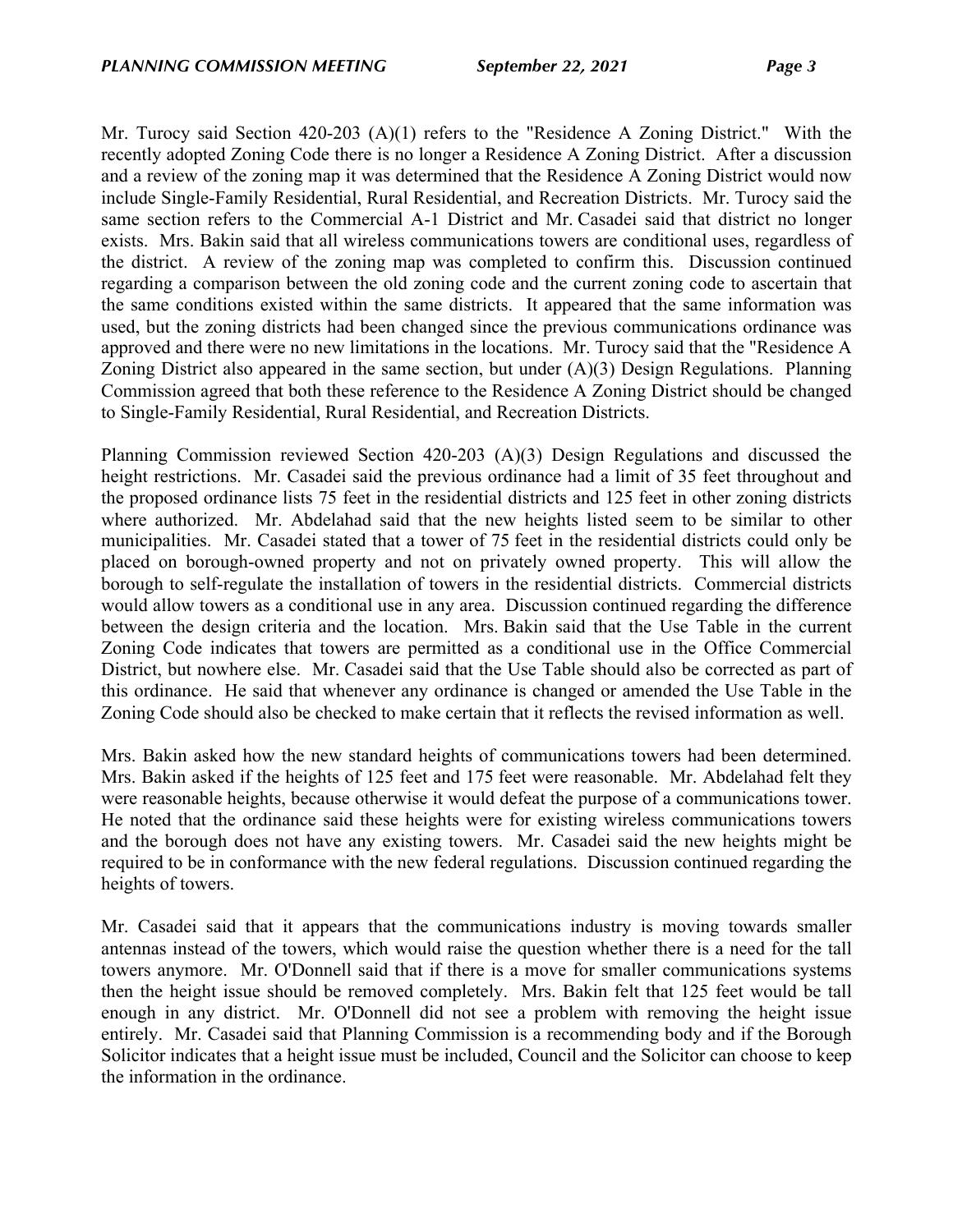Mr. Casadei said that Section 420-203 (A)(5) Fence/Screen says that a fence with a height of 10 feet shall completely surround the tower, but the maximum fence height permitted in the residential districts is only six feet. Mrs. Bakin suggested that this item be changed to read, "A chain-link security fence with the height of *six (6) feet in Single-Family Residential, Rural Residential, and Recreation Districts, or a height of ten (10) feet in all other approved, conditional use districts*  shall completely surround any Tower-Based WCF located outside the public rights-of-way, as well as a guy wires, or any building housing Accessory Equipment."

Mrs. Bakin asked Mr. Casadei if Section 420-204 (A)(4) Timing of Approval provided sufficient time for approval. Mr. Casadei felt that the initial time between submission and notifying the WCF Applicant should be increased to 30 days, not 10 days. He then reviewed the chart for Section 402- 201 (M) and felt those times for approval were sufficient.

Mr. Abdelahad said he was acceptable to Planning Commissions recommendations for the proposed ordinance and left the meeting at this time.

Mr. O'Donnell asked Planning Commission to review the tower heights again. He questioned the change from the current 35-foot height to 125 feet. Mrs. Bakin said if the 125-foot antenna height were permitted outside of the residential districts it would still be a conditional use, requiring the applicants to come before Planning Commission and Council in a public hearing to get approval. Mr. Casadei said that because 125 feet is the maximum allowable height does not mean it would be approved. After further discussion, Planning Commission decided to remove the last sentence in Section 420-203 (A)(3)(a) Design Regulations, which reads, "An existing Tower-Based WCF may be modified or extended to a height not to exceed a total height of 150 feet, to accommodate the collocation of additional WCFs."

# **Motion:**

**Mrs. Bakin made a motion, seconded by Mr. O'Donnell, to recommend the approval of the proposed Wireless Communications Facilities ordinance, subject to the following changes and corrections:**

- **1) Add "Chapter 420" before "Article XII" in the opening statement and the first paragraph of the ordinance to clarify the location of the article.**
- **2) Section 420-200 Definitions. Add the following definitions of:**
	- **(a) Emergency A condition that:**
		- **A. Constitutes a clear and immediate danger to the health, welfare, or safety of the public.**
		- **B. Has caused or is likely to cause facilities in the rights-of-way to be unusable and result in loss of the services provided.**
	- **(b) Height of Communication Tower The vertical distance measured from the ground level, including any base pad, to the highest point on a communications tower, including antennas mounted on the tower and any other appurtenances.**
	- **(c) ROW Right-of-Way.**
	- **(d) Wireless Transmissions through the airwaves, including, but not limited to, infrared line of sight, cellular, PCS, microwave, satellite, and/or commercial radio signals."**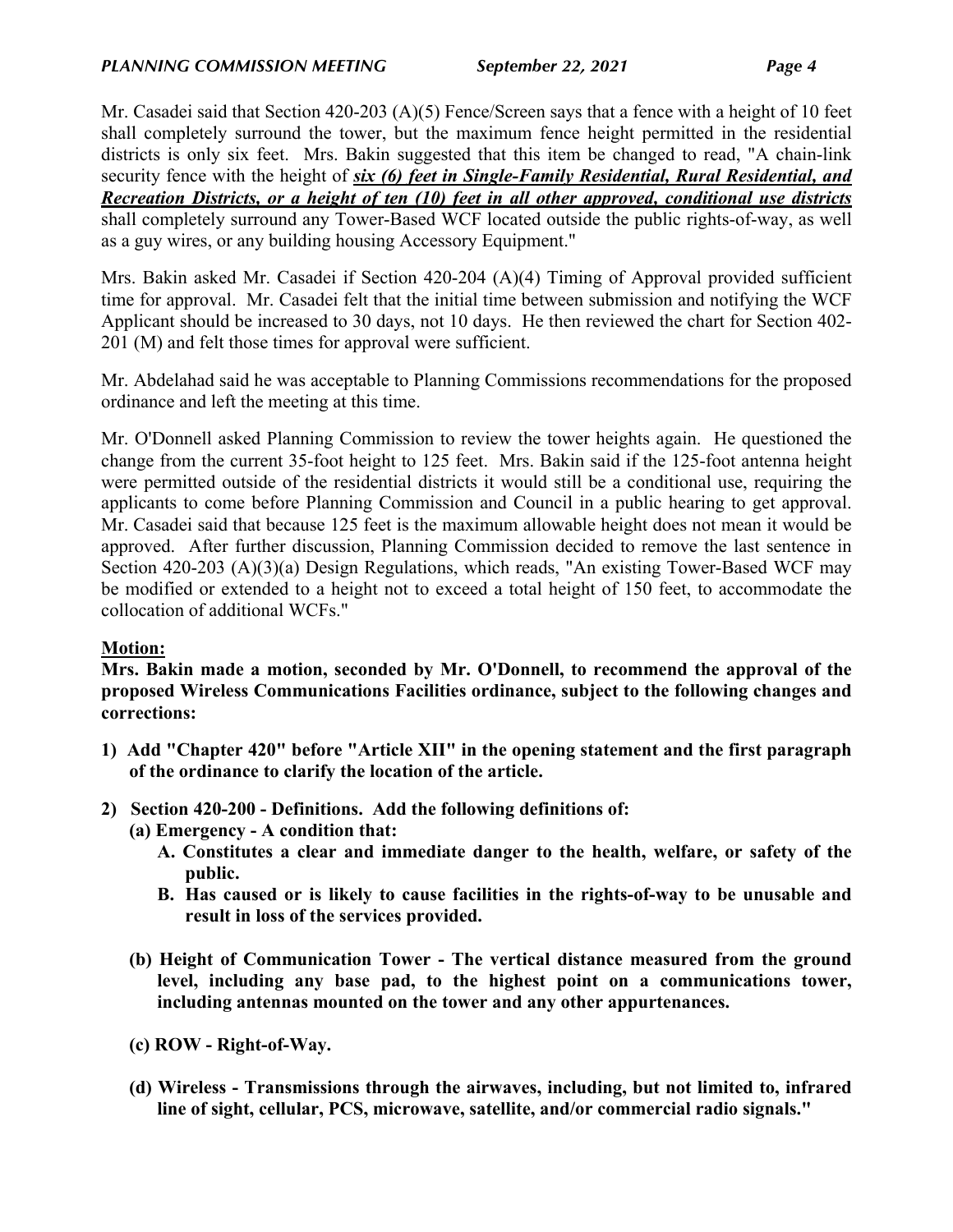- **3) Section 420-220 Definitions Revise the Small Wireless Communications Facility (WCF) definition's opening paragraph to read, "A Wireless Communications Facility that meets**  *all* **of the following criteria..." and remove the word "and" at the end of subsection (1), (2), and (5).**
- **4) Section 420-210 (E) Add to the first sentence in "Non-Conforming Wireless Support Structures** *in existence prior to the adoption of this ordinance.***"**
- **5) Section 420-203 Remove the references to the Residence A District in the ordinance and replace with the current Single-Family Residential, Rural Residential, and Recreation Districts. These changes should be made in Section 420-203 (A)(1) Conditional Use and (A)(3) Design Regulations.**
- **6) Delete the last sentence in Section 420-203 (A)(3) Design Regulations: "An existing Tower-Based WCF may be modified or extended to a height not to exceed a total height of 150 feet to accommodate the collocation of additional WCFs."**
- **7) Change Section 420-203 (A)(5) Fence/Screen to read, "A chain-link security fence with the height of six (6) feet in Single-Family Residential, Rural Residential, and Recreation Districts, or a chain-link security fence with a height of ten (10) feet in all other approved, conditional use districts shall completely surround any Tower-Based WCF located outside the public rights-of-way, as well as guy wires, or any building housing Accessory Equipment." The maximum height for fencing in the residential districts is six (6) feet.**
- **8) Section 420-203 Add to the first sentence in Section rwp-203 (A)(12): "Repair of Non-Conforming Tower-Based WCF** *in existence prior to the adoption of this ordinance.***"**
- **9) Section 420-204(A)(4) Change the initial time between plan submission and notification of the Small SCF Applicant to 30 days, not 10 days as indicated.**
- **10) Correct the Use Table in the current Zoning Code by removing the permitted, conditional use of Wireless Communications Facilities in the Office Commercial District. It is not permitted in this district.**
- **11)In the Small Wireless Communication Facility Design Manual add in Definitions: "ROW - Right-of-Way."**

**Motion carried unanimously.**

# **REVIEW AND RECOMMENDATION OF PORTABLE STORAGE CONTAINER ORDINANCE**

Mr. Casadei said that the purpose of this proposed ordinance was to regulate the use and length of time a dumpster can remain on a property. Mr. O'Donnell asked if this ordinance would cover Bagsters that can be purchased at hardware stores that are more like a large bag rather than a larger metal dumpster. Mr. Casadei believed that Bagsters would be included in this ordinance as well as larger dumpsters. Mr. O'Donnell did not think that a permit should be required for a Bagster. Mr. Casadei said that the purpose of this ordinance is for people who have left dumpsters or PODS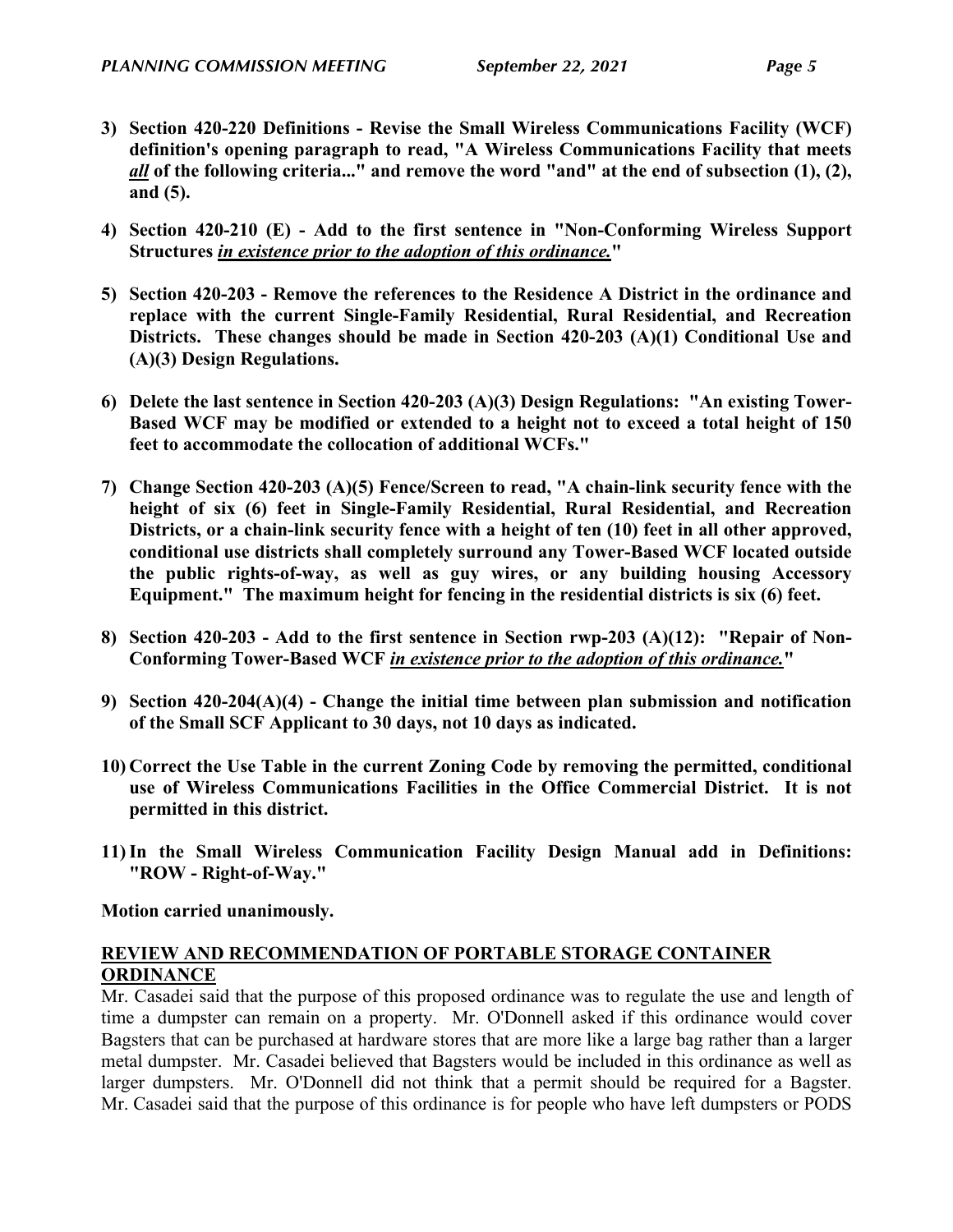in their front yards for a long period of time. Mr. Turocy felt it would be punitive to require a resident to purchase a permit for a Bagster. With a construction project, the contractor would pay for the permit and include it in the cost of the project, but a Bagster accommodates refuse from much smaller projects. Discussion continued regarding the difference between a dumpster and a Bagster and whether a permit should be required for a Bagster.

Mr. Casadei said the ordinance does not specify a size for the dumpster, but is defined as, "...generally picked up by a truck, tractor, or other such vehicle." Mr. Turocy said that a size should be added to the ordinance and that should separate the Bagsters from larger dumpsters or PODS. Mr. Casadei said that much of the ordinance deals with putting a dumpster on a street and he did not want people to think that a Bagster could be placed in the street. He said the ordinance was suggested when the larger dumpsters were being placed on streets and not in driveways. This ordinance would allow a dumpster to be placed in the street for a limited time with certain requirements. The ordinance indicates that the dumpster must be able to be moved and shall not be a safety hazard. If left on the street, cones or other indicators would be needed to make it visible, especially at night, from vehicles running into it. Mr. Casadei said that if Planning Commission did not want Bagsters to require a permit fee, the fee could be waived with a statement that Bagsters could not be placed in the street at all.

Mrs. Bakin suggested that anyone using any type of dumpster would be required to notify the borough for approval of the dumpster's placement. A larger dumpster would require a fee with visibility requirements, while a Bagster user would be told that the Bagster could not be placed in the street. Mr. Casadei said that a permit fee for a Bagster could be waived, but Bagsters cannot be excluded entirely from the ordinance. Mrs. Bakin did not think that a dumpster bag should require a fee. Discussion continued regarding Bagsters versus dumpsters.

Mr. Turocy said a Bagster's dimensions are 8-feet long by 4-feet wide by 2.5-feet high  $(8' \times 4' \times$ 2.5'). Mr. Casadei said the ordinance could include the need for a permit for any dumpster container larger than that size. Mrs. Bakin said that the ordinance could state that a dumpster bag of that size or smaller cannot be placed in the street.

Mr. Casadei suggested that a qualifier be placed at the beginning of the ordinance stating, "This ordinance only applies to storage containers larger than 8' x 4' x 2.5'," which would exclude the use of Bagsters. Mrs. Bakin said the ordinance should split dumpsters into two categories based on their sizes.

(1) Bagster dumpsters -- 8' x 4' x 2.5' -- would be waived from the permit fee, cannot be placed in the street.

(2) Regular waste-hauling dumpsters, or any dumpster larger than Bagster size would be considered a commercial dumpster that would require a permit and limit the time it could be in one location.

Mrs. Bakin asked if a time limit should be set for the Bagsters. Mr. Casadei said that the collection of Bagsters is at the mercy of when Waste Management can come by to collect them and sometimes it takes longer than expected.

Mr. Turocy said the ordinance has a general definition for portable storage container, but the two sizes of storage containers requirements should be separated in the definition. Mr. O'Donnell felt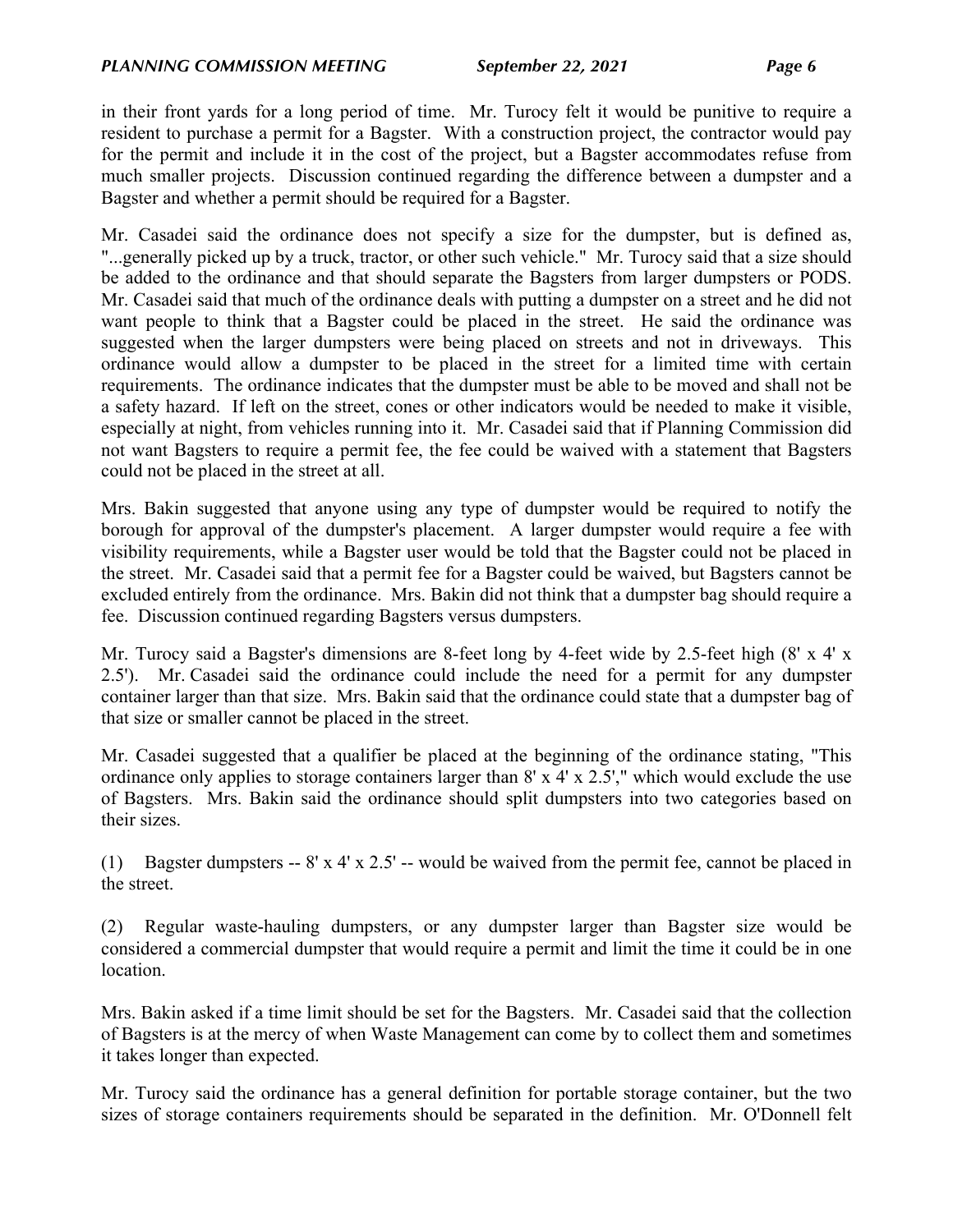that a \$200 dumpster permit was too high. Discussion continued regarding how to separate requirements for Bagsters versus dumpster and the permit costs.

Mr. Turocy said that since Planning Commission decided to distinguish the difference between a Bagster and a large dumpster, and still needs to determine other requirements, he suggested tabling the review and continuing it at the next meeting in order to allow time for the comprehensive plan survey to be discussed.

### **Motion:**

**Mr. O'Donnell made a motion, seconded by Mrs. Bakin, to table the review and recommendation to Council regarding the proposed portable storage container ordinance until the next meeting.**

#### **Motion carried unanimously.**

## **COMPREHENSIVE PLAN DRAFT SURVEY REVIEW**

Mr. Turocy asked Planning Commission members for their input regarding the draft survey that Mr. Erwin had created. He felt that "Strong Leadership" should be removed from the survey and Planning Commission agreed. Mr. Turocy said that the different items on the survey regarding borough amenities should be rated in some way to determine quality of life categories.

Mrs. Bakin felt the survey was too long and suggested that it be broken into to separate surveys. The survey does not indicate the purpose of the survey and the importance of completing it. Mrs. Bakin distributed a draft she had written explaining the purpose of the survey and the comprehensive plan for Planning Commission to review. She said each item in the survey should be rated as it personally affects a resident's quality of life in Green Tree.

Mr. Turocy said that a safe community would include all three of the first items, i.e., Police, Fire, and EMS. Mrs. Bakin felt that each should be reviewed as individual entities since residents have different opinions regarding each of these services. She felt that the Keystone Oaks School District should be included for residents to state how they feel about it since it is often an important part of a decision to move to a community.

Mrs. Bakin said the item labeled "History" should be better defined, as it was not clear if it meant an interest in the community's history, if the history impacted your impression of the community, or was referring to the Historical Society of Green Tree. Mr. Turocy said that these items appear to be pulled from the 2010 Comprehensive Plan. Mrs. Bakin said the questions at the bottom of the draft survey need additional work before they can be presented to the public and could be part of a second survey. Mrs. Bakin suggested that the survey be posted online in the next week or so with about four to six weekly email blasts from the borough promoting the survey before the public meeting on November 10, along with a paper survey for those attending the meeting. A second survey could be created in January after the questions have been reworked. Discussion continued regarding revisions to the draft and a basic outline of the survey was decided.

Mrs. Bakin anticipated a total of three surveys. The first survey would rank various borough departments and amenities, the second would include the questions at the bottom of Mr. Erwin's proposed survey, and the third survey would ask residents what they see as the most important items or projects that need to be done in the borough, such as road repair, sidewalks, businesses, etc. Items of interest, such as the Farmers Market, seem to be in decline and it should be asked whether such services are still important to residents. Mr. Casadei suggested that the first survey should ask